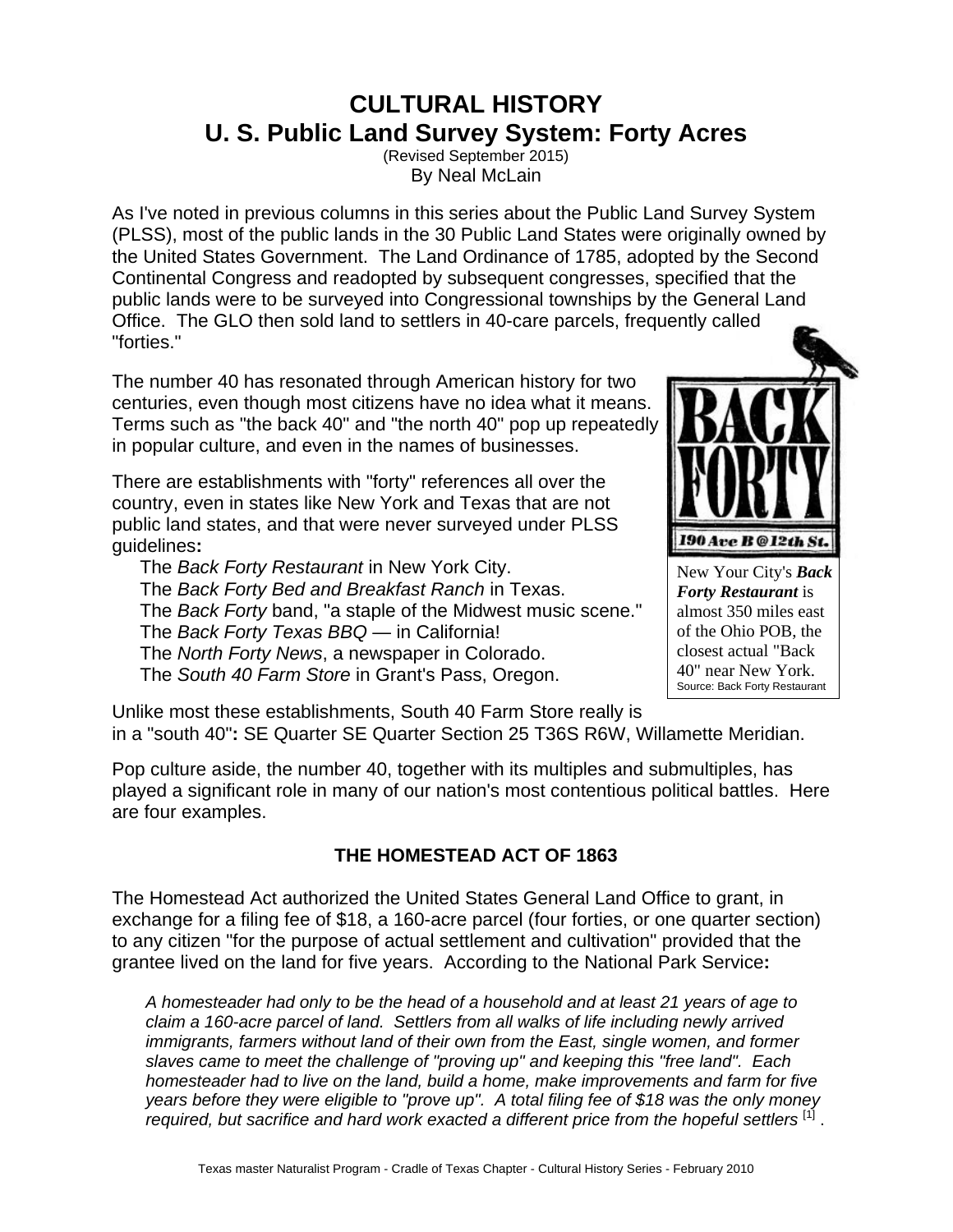The Homestead Act was a result of many years of controversy over the disposition of public lands in the 30 public lands states. In the mid-1800s, northern states viewed the distribution of free western land as a way to prevent the spread of slavery into the new territories. The southern states opposed it, but the secession of eleven southern states during 1860-61, prior to the Civil War, cleared the way for its passage. After President Abraham Lincoln signed the act, it became law on January 1, 1863.

Here's an example of an original homestead grant — the first homestead grant issued in Nebraska, dated January 1868, just ten months after Nebraska was admitted as a state.

**B** HOMESTEAD. Fand Office at Monsville Clef ľ **CERTIFICATE** No. 1 It is hereby certified, That pursuant to the provisions of the act of Congress, approved May 20, 1862, entitled "An act to secure homesteads to actual settlers on the public domain," Daniel Kruman has EUVER of NWW a SW4 of NE made payment in full for **Sholl** of mg Six (26) **Section** containing 160 of Range wil acres. Jow, therefore, be it known, That on presentation of this Certificate to the COMMISSIONER OF THE GENERAL LAND OFFICE, the said Daniel shall be entitled to & Patent for the Tract of Land above described. Herry M. atkinson Register. Source: Wikipedia [2] **Nebraska Homestead Grant No. 1**  HOMESTEAD. Land Office at Brownville, Neb., January 20th 1868. Certificate No. 1. It

is hereby certified, that pursuant to the provisions of the act of Congress, approved May 20, 1862, entitled "An act to secure homesteads to actual settlers on the public domain," Daniel Freeman has made payment in full for S 1/2 of NW 1/4 and NE 1/4 of NW 1/4 and SW 1/4 of NE 1/4 Section Twenty-Six (26) in Township four (4) north of Range five (5) E containing 160 acres. Now, therefore, be it known, That on presentation of this certificate to the COMMISSIONER OF THE GENERAL LAND OFFICE, the said Daniel Freeman shall be entitled to a Patent for the Tract of Land above described.

Henry M. Atkinson, Register.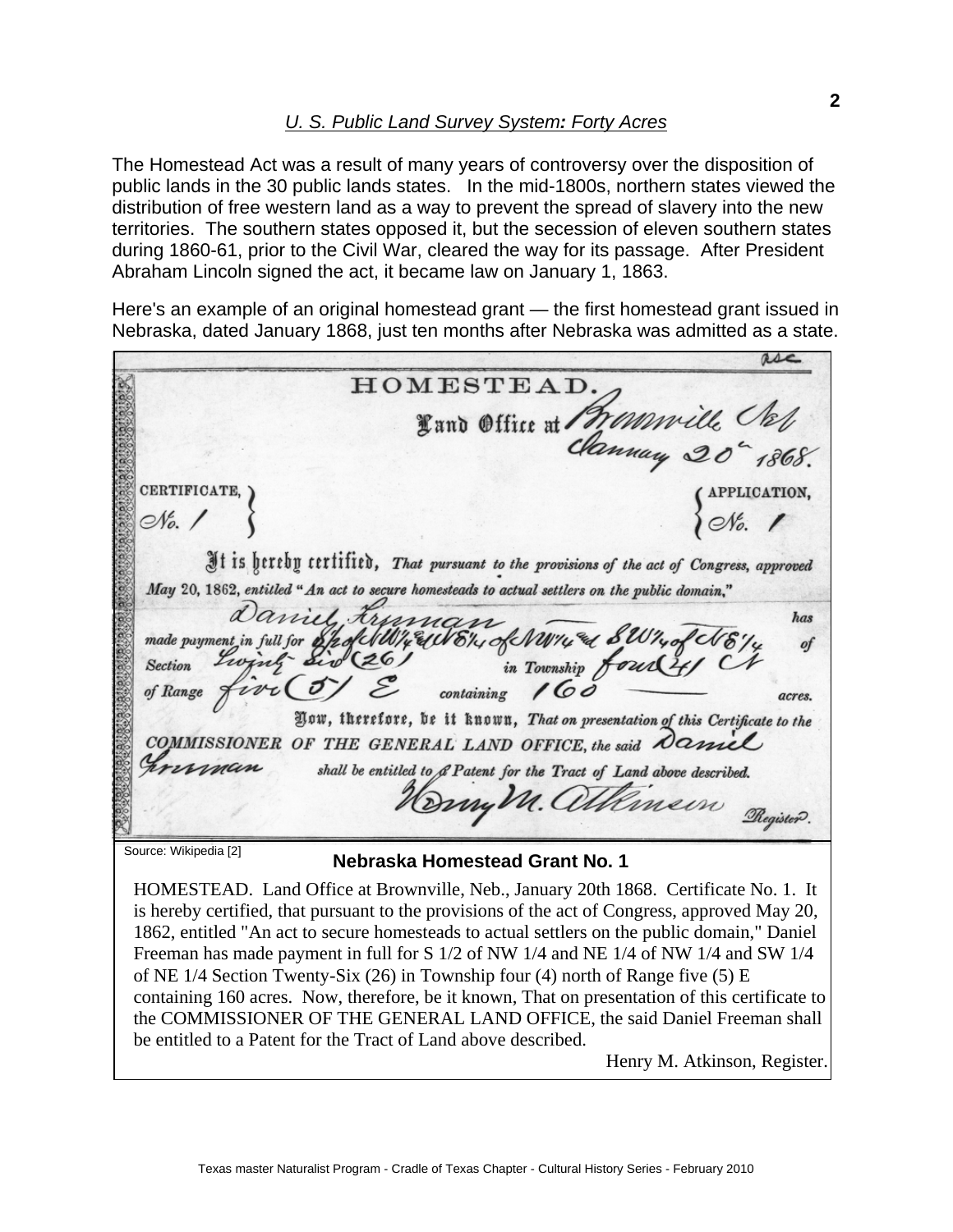## *U. S. Public Land Survey System: Forty Acres*

### **"FORTY ACRES AND A MULE"**

After the Civil War, "Forty Acres and a Mule" became a rallying cry for abolitionists who wanted the government to set aside farm land for freed slaves. The specific reference to "forty acres" appeared in *Special Field Orders No. 15*, issued in January 1865 by Union Army Major General William Tecumseh Sherman during his famous March to the Sea. This order specified that

*The islands of Charleston south, the abandoned rice fields along the rivers for 30 miles back from the sea, and the country bordering the St. John's River, Florida, are reserved and set apart for the settlement of the Negroes now made free by the acts of war and the proclamation of the President of the United States."* [3]

This document further states that "each family shall have a plot of not more than forty acres of tillable ground**...**," but it doesn't mention a mule.

The "Proclamation" that Sherman mentions is, of course, *The Emancipation Proclamation*, issued by President Abraham Lincoln in January 1863**:** "**...**all persons held as slaves within said designated [Confederate] States and parts of States are and hence forward shall be free**...**" [4]



William Tecumseh Sherman. Photo attributed to Matthew Brady. Source: Wikipedia [5]

Under Sherman's order, many forty-acre parcels actually were distributed to black families. By June 1865, as many as 10,000

freed slaves had settled on some 400,000 acres in Georgia and South Carolina. [6]



Florida's St. John's River rises in Indian River County, near Vero Beach, and flows north to its mouth east of Jacksonville. Source: woofish.com [7]

These parcels were surveyed by the metes-and-bounds methods used in all of the eastern states, not by the rectangular grid plan of the PLSS. We see the evidence of this surveying technique on modern maps**:** a random pattern of fields running at odd angles with no particular reference to cardinal directions.

But "40 acres" was the mindset of the day**:** it was the magic number for a farm field, whether or not it had been surveyed under PLSS guidelines.

The lands mentioned in Sherman's order are coastal lowlands and barrier islands along the Atlantic coast and lands along coastal rivers. Sherman specifically mentions the St. John's River, a long slow-moving river in northeast Florida, bordered by extensive wetlands and forested bottomlands.

The plantation owners of the antebellum south regarded these mosquito- and snake-infested lowlands with disdain, choosing instead to build their plantation homes inland on higher ground. But their slaves worked the fields and lived in cottages in the lowlands.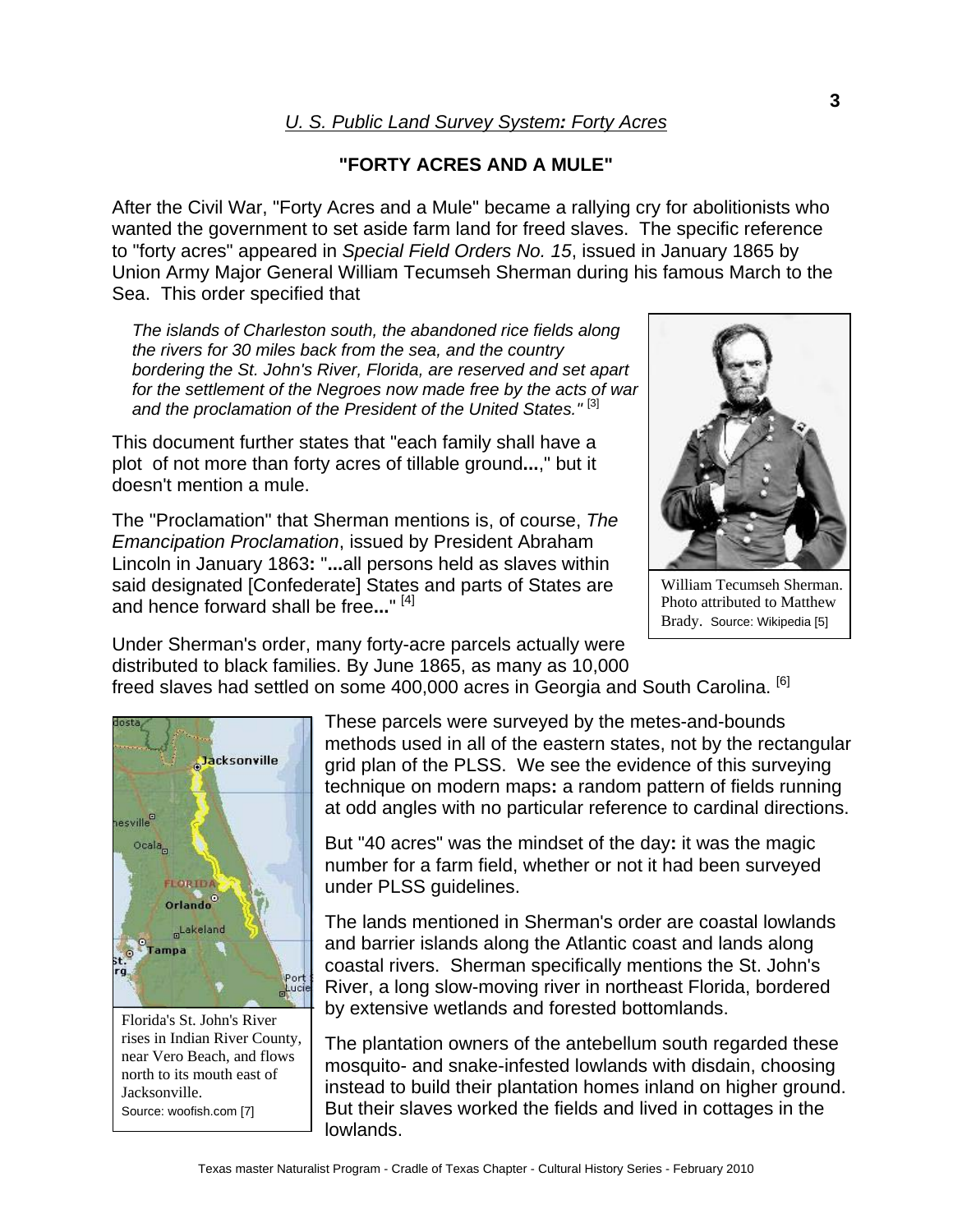Sherman — certainly no abolitionist himself — nonetheless must have felt some sympathy for the thousands of recently-freed slaves, many of whom were following his army in a huge ragtag procession. By offering "abandoned rice fields" and lands along the rivers, he was offering ownership of lands in areas where they already lived.

President Lincoln's assassination in April 1865 changed the course of events. Lincoln's Vice President, Andrew Johnson, succeeded Lincoln as President. Though a southerner and a Democrat, Johnson had remained loyal to the North during the Civil War. But as President during the Reconstruction period after the war, he frequently bent to the wishes of southerners. During the summer and fall of 1865, he issued a number of "special pardons," essentially rescinding Sherman's order and returning the deeded lands back to the former white land owners.

Ironically, these lands contain what is now some of the most expensive real estate in the United States**:** Hilton Head Island, Kiawah Island, and downtown Jacksonville. Even in today's depressed real-estate market, a Google search turns up numerous residential properties listed at asking prices exceeding \$1 million.

## **THE DAWES ACT OF 1897**

The Dawes Act<sup>[8]</sup> attempted to repeat the success of the Homestead Act on Indian reservations. It purported to be a mechanism for allotting up to "one-quarter of a section" (four forties, or 160 acres) of reservation land to native Americans in the hope that land ownership would enable them to become self-sufficient.

But there were (at least) four problems with the idea**:**

- Homesteaders taking land under the Homestead Act did so voluntarily, and were able to select from a choice of available sites. By contrast, native Americans had little choice**:** the available land was the land in the reservation.
- On many reservations, there was not enough tillable land to satisfy the allotments.
- Much of the reservation land was of poor quality, or lacked irrigation.
- By creating a market for reservation land, the act opened the reservations to land speculators. Much of the good-quality land (what there was of it) was bought up by non-Indians.

The Dawes Act was part of a larger effort by the United States Government to assimilate Native Americans into American society. Whether or not the government should have undertaken this effort in the first place is beyond the scope of this column**;** suffice it to say that it has been controversial. As a Wikipedia author notes**:**

*Often Native Americans are perceived as having been assimilated. However, some Native Americans feel a particular sense of being from another society or do not belong in a*  primarily "white" European majority society, despite efforts to socially integrate them<sup>[9]</sup>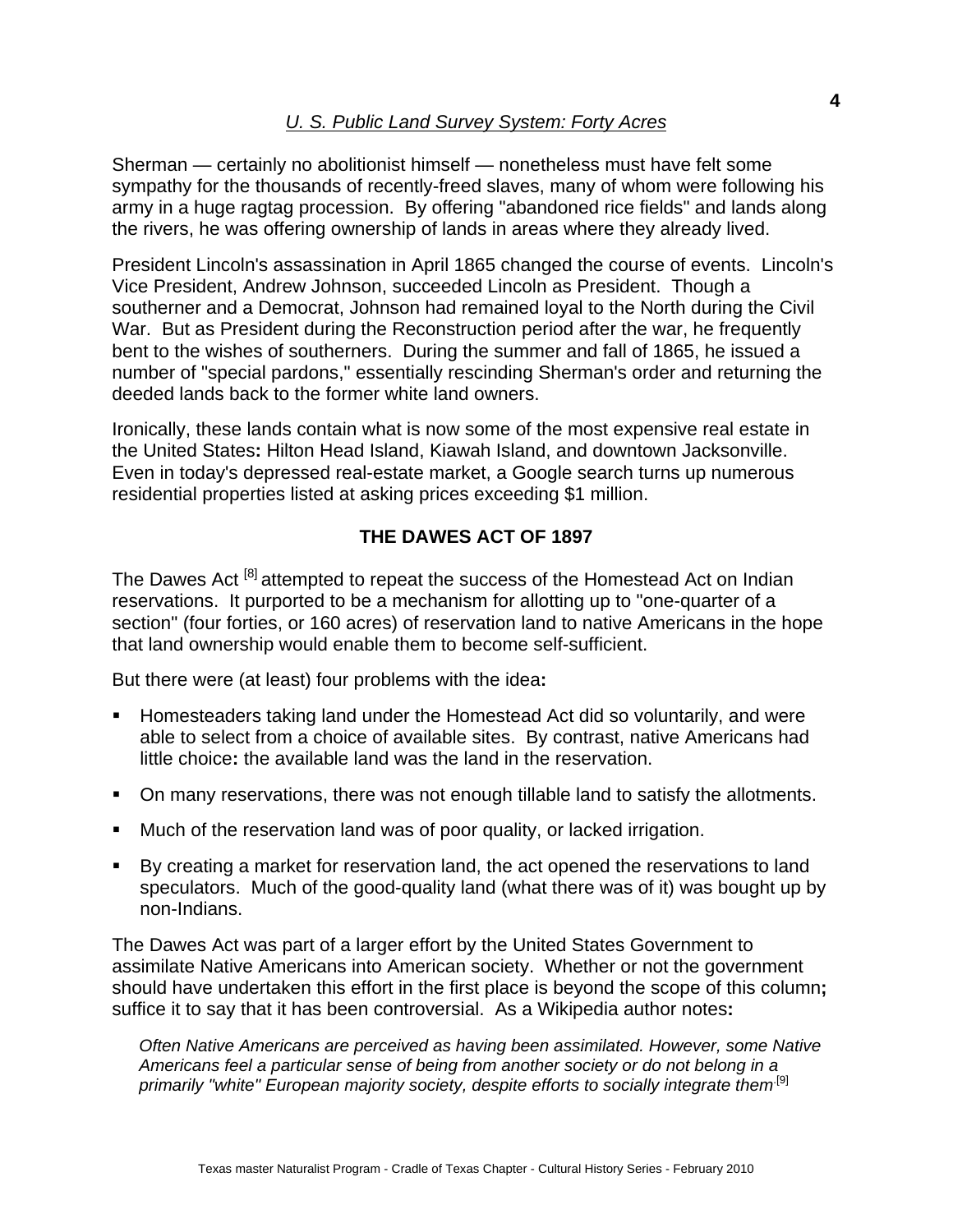The Dawes Act was repealed in 1934, thus officially ending the effort to assimilate Native Americans into American culture. But one provision of the act remains in force today**:** it guaranteed that Native Americans taking up land under the Act would be United States Citizens. This fact, combined with the fact that Native Americans are the only minority group holding "treaty rights" — rights granted under treaties between the various Indian nations and the U.S. Government — has given Native Americans substantial clout in its negotiations.

As the Wikipedia author notes**:** 

*Since the 1960s and 1970s, ... there have been major changes in [American] society. Included is a broader appreciation for the pluralistic nature of United States society and its many ethnic groups, as well as for the special status of Native American nations. More recent legislation to protect Native American religious practices, for instance, points to major changes in government policy. Similarly the Native American Graves Protection and Repatriation Act of 1990 was another recognition of the special nature of Native American culture and federal responsibility to protect it.* [10]

## **THE CENTRAL VALLEY PROJECT**

California is one of the 30 Public Land States, and much of the state has been surveyed along PLSS guidelines. The rectangular patterns of the PLSS land surveys stand out clearly in the farming areas of the Central Valley and the Salinas Valley.



Salinas Valley agricultural lands near Castroville, California, 2003. The rectangular grid pattern of Public Land Survey System is clearly evident in this photo. Photo**:** Neal McLain.

For thousands of years before these lands were cleared for agriculture, much of the valley land was arid, but numerous rivers, fed by snowmelt from nearby mountains, sustained extensive wetlands. According 19th-century explorer James C. Carson, the Central Valley once encompassed "tens of thousands of acres of wetlands and riparian forests." Today, after more than 150 years of intensive farming and ranching, only five percent of the wetlands remain. [11]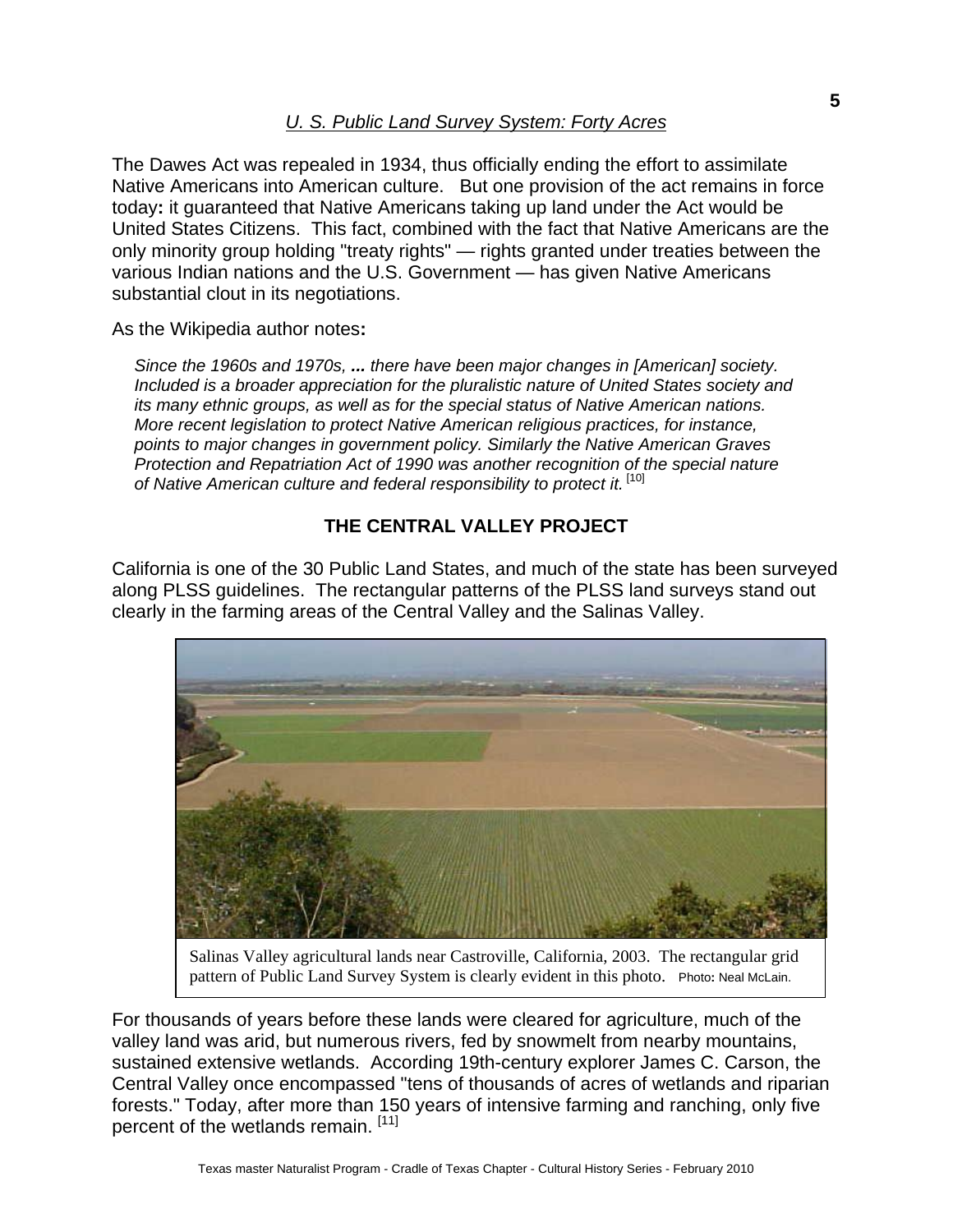

The Central Valley Project has provided much of the water necessary for this farming and ranching. The project is a complex network of dams and aqueducts that brings millions of acrefeet of water to farms in the Central Valley. The project was started in 1933 by the California State Legislature, and was subsequently taken over by the Department of the Interior's Bureau of Reclamation.<sup>[12]</sup>

Under the terms of the National Reclamation Act of 1902, water was only available to individuallyowned farms of less than 160 acres (four forties) or 320 acres for a family (eight forties). The act also stated that large landholders who accept subsidized water must agree to sell their federally irrigated holdings in excess of 160 acres at pre-water prices within ten years.

These provisions have been sporadically enforced. Corporate farms — some of them exceeding thousands of acres — have still managed to get access to taxpayer-supported water. According to Peter Barnes, in an article published in *The New Republic* in 1972**:**

*The Reclamation Act has never been properly enforced for a variety of reasons. One is that, through one stratagem or another, large landholders have escaped having to sell their excess lands. Another is that even in the few cases where large landowners have agreed to sell, their prices have been so high, and terms so stiff, that only the wealthy could afford to buy...*

*To assure not only the sale of excess landholdings, but also their availability at prices that persons of limited means can afford, Rep. Robert Kastenmeir (D, Wisc.), Jerome Waldie (D, Calif.) and others have introduced legislation that would authorize the federal government itself to buy up all properties in reclamation areas that are either too big or owned by absentees. The government would then resell some of these lands, at reasonable prices and on liberal terms, to small resident farmers, and retain others as sites for new cities or as undeveloped open space. The plan would actually earn money for the government, since the lands would be purchased at true pre-water prices and resold at a slight markup. The money thus earned could be used for education, conservation or other purposes.* [14]

That article was written in 1972. The battle still rages on today.